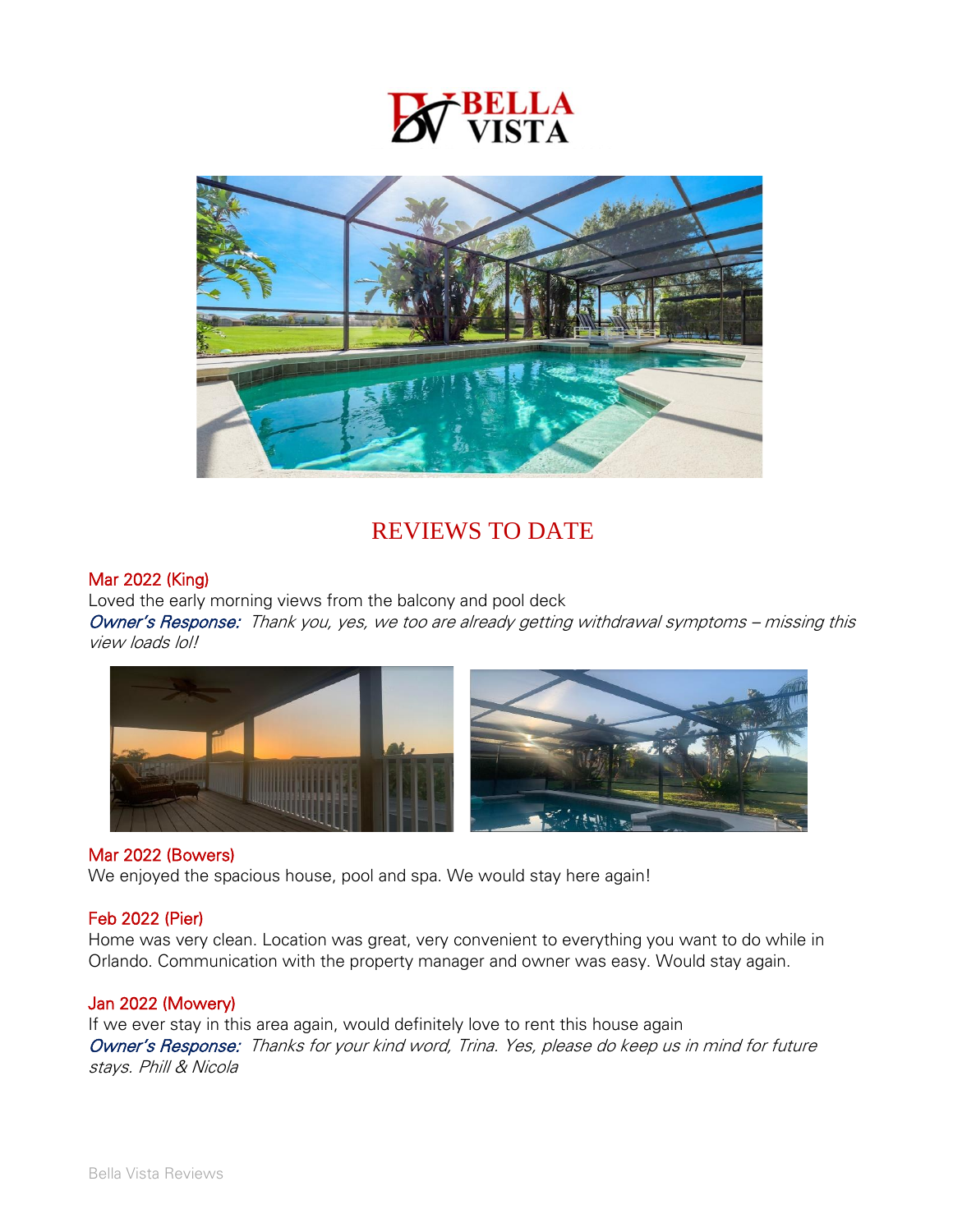

## Jan 2022 (Khan)

We enjoyed the house, It was clean and in a safe gated neighborhood. The pool was nice and plenty of seating outside. Kitchen had all the needed essentials. Will definitely consider staying here again in the future.

Owner's Response: Thank you for your kind words. Please do keep us in mind for future stays

#### Dec 2021 (Young) A Wonderful Stay! (Additional Review)

Hi Phill & Nicola, another awesome transformation! Well done!

I recall you saying that you were going to paint the kitchen white then I saw how great the bathrooms looked grey I wondered whether you would choose grey but as usual your eye for detail means that the combination of grey island and the rest white with grey accent tiling pulls it all together beautifully! You must be really pleased with the results.





Anyway, apologies for the delay in getting the review written (see below)

Bella Vista is a haven in West Haven which lives up to it's name: 'beautiful view' of the lush tropical planting and open green space beyond the huge deck that surrounds the pool which basks in sunshine as it's truly south facing which is really important to us. Having visited Florida multiple times every year for decades we know exactly what we like and our wish list of features is long but Bella Vista ticked every box and the villa was even better in real life than the pictures!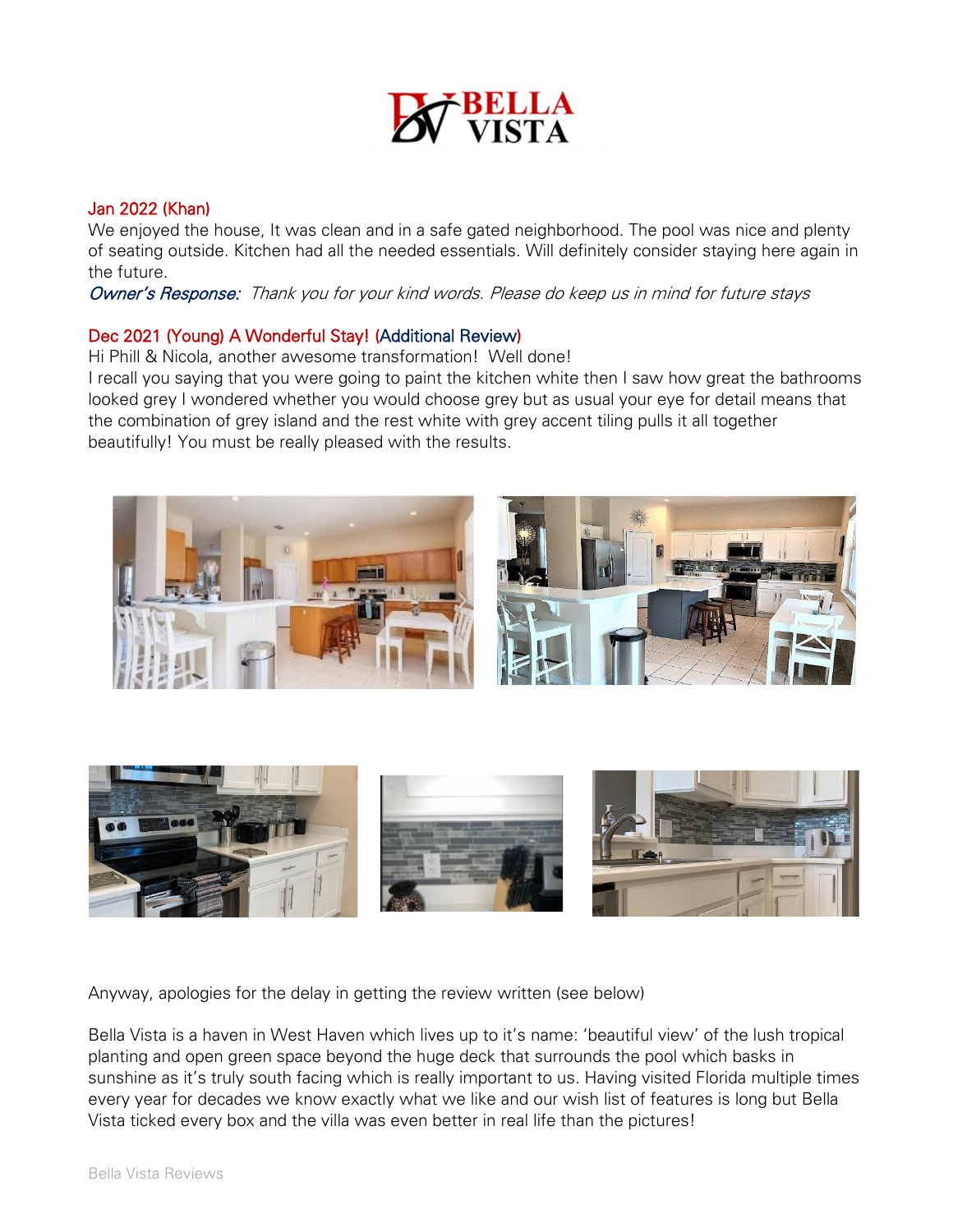

We stayed over Christmas and New Year and the owners kindly provided a Christmas Tree for us to enjoy and the New Year firework celebrations were amazing viewed from the deck. Apart from the celebrations we were in complete solitude disturbed by nobody apart from the beautiful cranes who would pop by to say hi and sometimes and the laughter of people having fun playing tennis in the distance. I wish our sons were able to join us as they would have loved the onsite facilities literally within eyesight; a few minutes' walk away; alongside the great games room and the biggest smart TV I've ever seen in a villa! Oh, how I miss that huge TV and blissful sunny days sat out in the sunshine on the deck followed by sunset spas and a shower in the huge master bathroom then a comfy sleep in the massive master bed.

There were only two of us, so it was an indulgent booking and a real treat to spoil ourselves in the lap of luxury. I did have a peep at the other bedrooms and became emotional looking back at when our children were young as I could totally picture them tucking up into bed after spending some time in the adjacent den playing video games and chilling out after busy park days. The layout of the bedrooms is perfect with two tastefully themed twin rooms and den at the front of the home and two huge en-suite king bedrooms to the back with access to the full -length netted balcony benefitting from the tranquil pool and tropical landscape views. The sunsets were stunning! Then another large en-suite downstairs where I could picture grandparents staying. Just perfect!

I knew the home benefitted from a large corner plot when I booked and that the home is of generous proportions but what the pictures don't convey is how awesome the layout is in reality. It's bright, modern, airy and welcoming with outside lights left on in preparation for our late arrival from a longhaul flight which was a really nice touch and we were greeted by a luxurious home which exceeded our expectations.

The fixtures and fittings were elegant and the home was very tastefully decorated yet practical and comfortable. It felt like being in a modern cinema with comfy recliners and a movie screen but with drinks and snacks on demand from the open plan access to the clean and well-equipped kitchen. Even the kitchen has had a revamp since we visited which is astounding and shows how much the owner loves and cares for their home. You really will not be disappointed if you book this home! Infact, you'll feel like you've struck gold; it's a true gem just like the helpful and attentive owners. The location is also perfect for the parks and the coast with easy access to the I4 and an array of restaurants and shops at Champions Gate and the rapidly expanding Posner Park facilities. We were incredibly lucky to get a late cancellation slot as this home is booked virtually solidly for most of 2022 and we can't wait to return so we really wanted to share just how awesome this villa and amazing owners are and we hope that it helps others feel confident about their bookings as pictures and descriptions will only tell you some of the story the rest of the hidden gems are in the details of the experiences of others and I am happy to share that we felt like king and queen of the castle!

Owner's Response: What a wonderful and thoughtful review - it is one of our best ever and will have pride of place - Nicola has suggested we include one or two additional pics to go alongside your lovely kind words in our review document (above) which is a great idea. It's so funny that you mention about the 75" TV - it was actually a treat for James for finishing his O'levels but as soon as we had it installed, we knew the room would take an 85" and so on our 'To Do List' is to replace that with an 85" and enact a domino effect - 75" to Main Master / 65" to 2nd Master and so on... etc.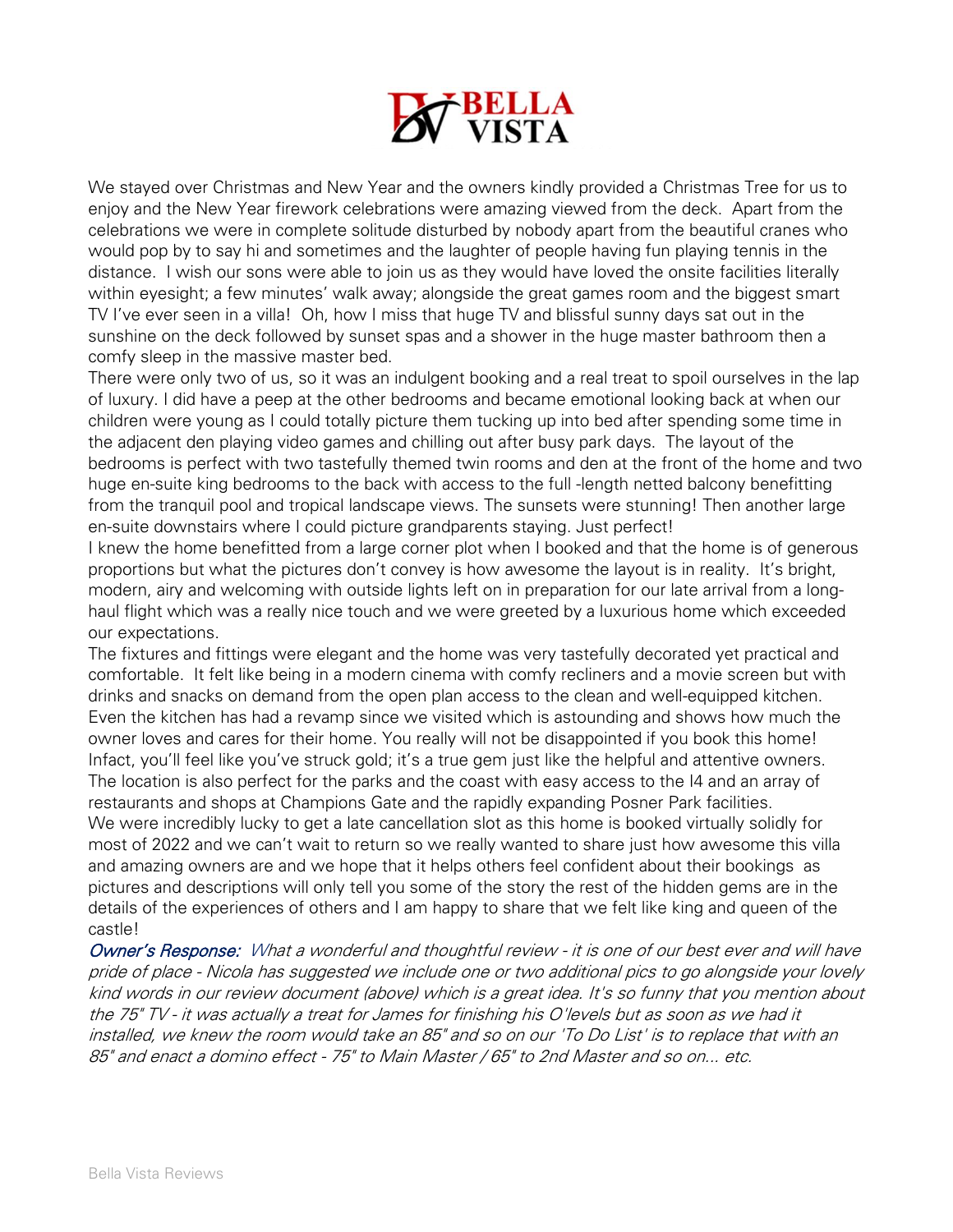

We are so pleased you had such a relaxing Xmas and NY. Thanks again for the lovely picture and we hope you are now able to help with your son's home in Salisbury - now you're over the virus. Please do keep in touch and we would certainly love you and your family to return to s tay again if not in 2022 (as you rightly say our calendar is solid) then beyond and in future years.

## Dec 2021 (Young) A Wonderful Stay!

We had a wonderful stay in your stunning villa and can't wait to return and have recommended it to friends who sold their home recently on Reunion, as they also want to stay somewhere familiar when they visit. The weather was superb too which really helped with the Winter blues! I hope you don't mind but I left a couple of bits; such as, a new picture that matches your bathroom by the twin bedrooms (it's yellow and grey like the shower curtain – I put it in the under sink unit out of the way). We tried to look after your home as if it were our own (I tidied the kitchen units with matching items in the correct cupboards lol) and did all the laundry etc apart from a couple of last-minute towels that were washed but not dried; we were really sad to leave as it's so spacious, peaceful and luxurious! Thank you for sharing your beautiful home with us and we hope that you both get to visit 'real soon'! With thanks and best regards,

Owner's Response: Thank you so much Karen / Simon and for your lovely kind words. Thank you also for the picture, for looking after the home so nicely and the great feedback.Thank you in advance for recommending us to friends and we would love to have you stay with us again

## Dec 2021 (Duguay) An Amazing Stay!

We had such a great experience staying at Phill and Nicola's house. From the easy check-in, accuracy of house as advertised and fantastic location, I can't emphasize enough that this is the place to book if you're looking! The house is so spacious. The two master king bedrooms were very convenient as my father was also vacationing with us and he was able to have his privacy and own washroom. The pool was perfect. It was a warm yet Refreshing temperature in the Florida heat. We ended up staying in another rental a week after further South in Florida and we have been spoiled by Phill and Nicola's place as this current rental just doesn't compare. Next time we are in the Orlando area, we will be sure to book again! Thanks for an amazing stay.

Owner's Response: Thank you so much, we would love to have you guys return again. Hope you like what we have just had done to all the bathroom suites - see below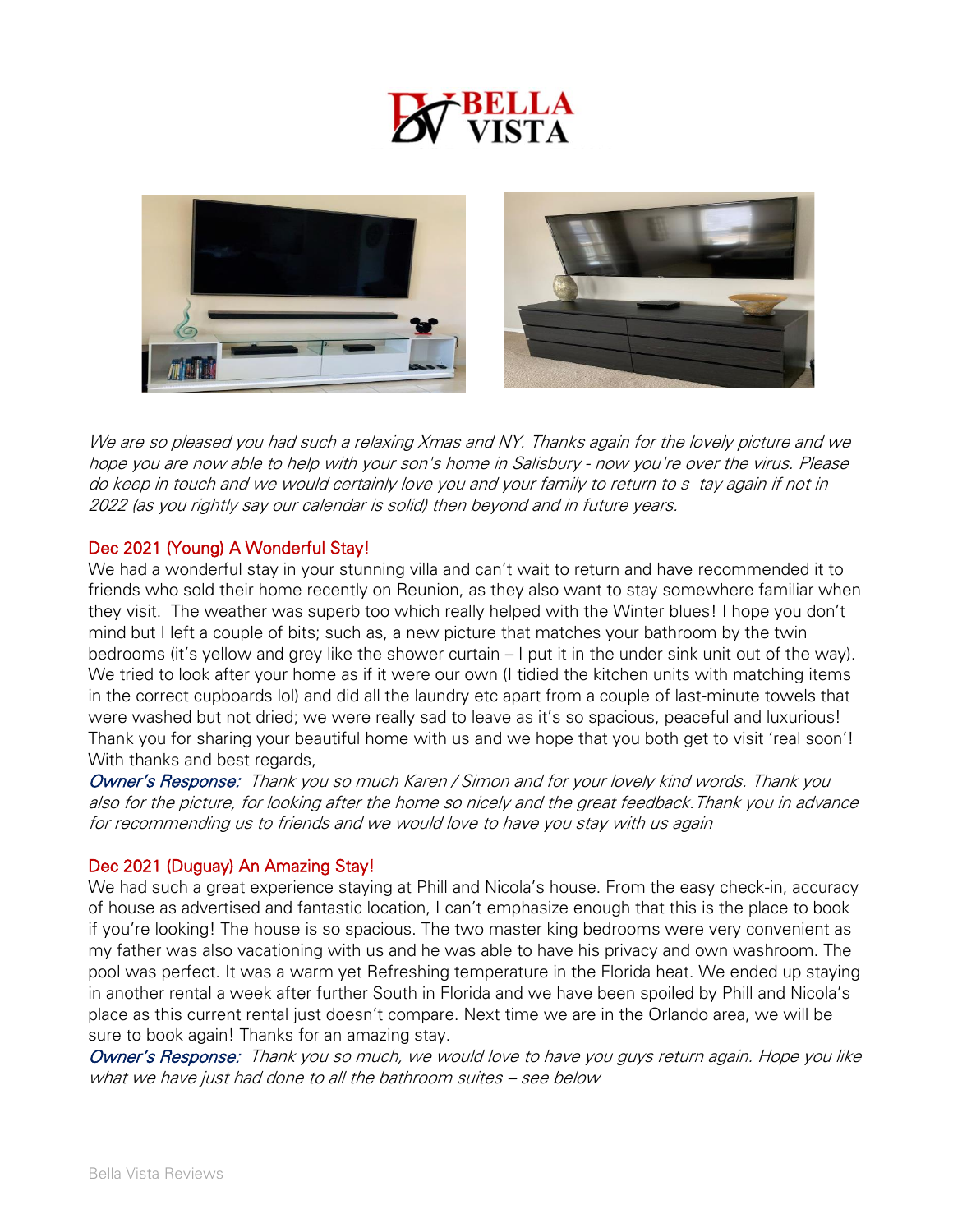



## Nov 2021 (Yoast)

Lovely and spacious. The owners were extremely responsive and kind. Enjoyed our trip so much!! Cannot wait to return!!

Owner's Response: That's great to know Tricia. Thank you for the feedback and yes please do keep us in mind for any future stays

#### Oct 2021 (Goulbourne)

Best vacation ever! My family and I absolutely LOVED this home. The whole house immaculate and cozy. Everyone enjoyed the pool and hot tub. The kitchen was huge and very well stocked with kitchenware. Even the pantry was lightly stocked with seasonings. We loved it so much we would like to return and possibly find another home close by for additional family members. Thank you so much for sharing your home.

Owner's Response: That's great Kay, thank you for your lovely kind words and we are really pleased you all had such a lovely time. Yes, for sure please keep us in mind for future stays - we would love to have you return.

## Sep 2021 (Kedra)

The house was huge in a very quiet neighborhood. Communication with the owner/host was outstanding. The children enjoyed the pool (my wife and I also) and the game room. Everything in the description was on point. If you need room for a large family this is the home for you.

Owner's Response: Thanks James, it was a pleasure having you guys stay in our home and it would be great to have you stay again. Please keep in touch. Thanks, Phill & Nicola

## Aug 2021 (Reis)

Looking for a clean, convenient and stunning home to relax and enjoy your vacation?!? This is the place! My family and I stayed for almost 2 weeks and we have NO complaints! Phill and Nicola are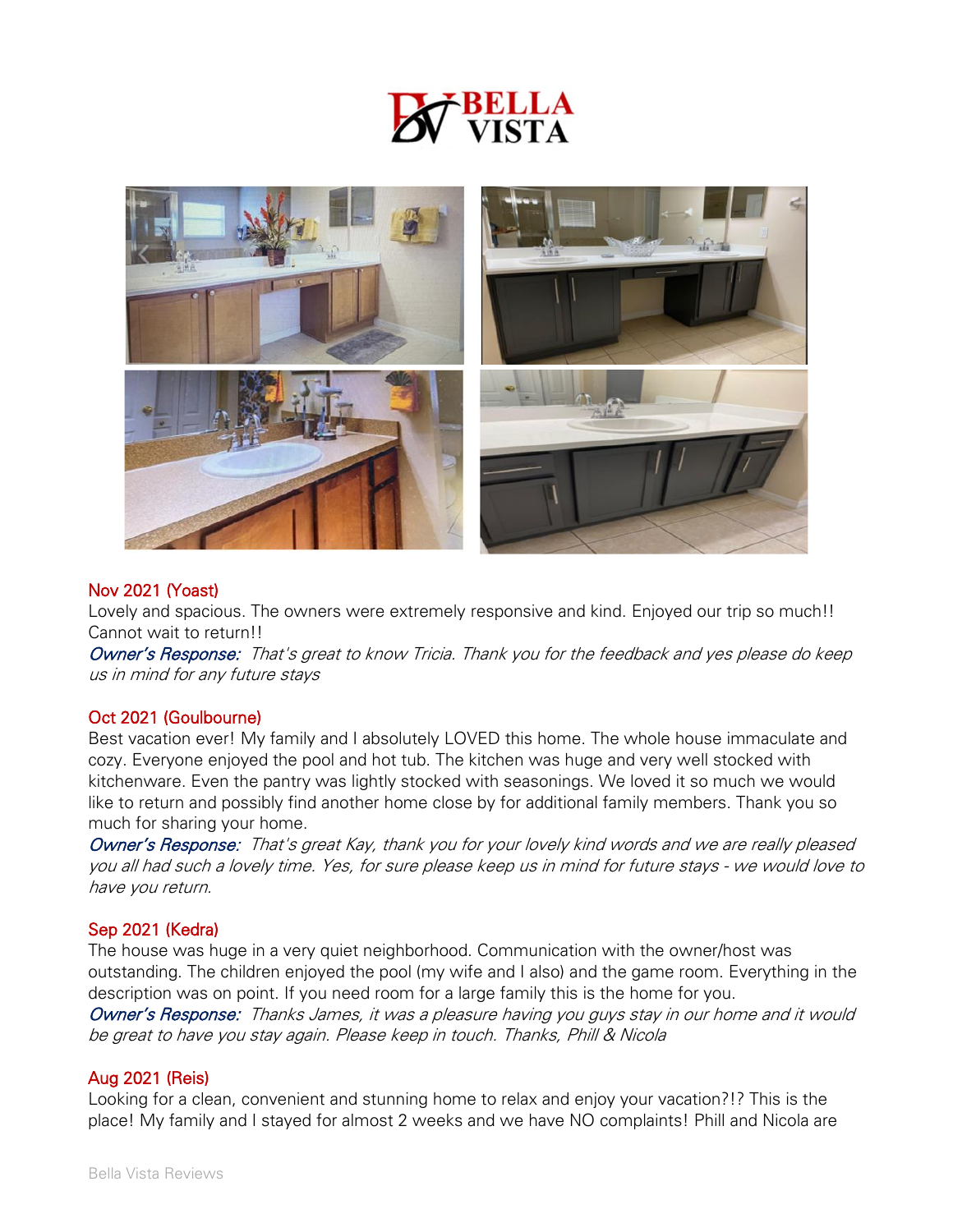

responsive, kind and understanding. I will without a doubt be coming back! With all this said, book this home!!!!!

Owner's Response: Thanks Marina, it was a pleasure having you guys stay in our home and it would be great to have you stay again. Please keep in touch. Thanks, Phill & Nicola

#### Jul 2021 (Smith)

The check-in process was easy. Any questions that we had were answered immediately. Our children practically lived in the pool. The only thing we would've changed would've been the flies near the trash can. They were intense and would come in the pool area/kitchen.

Owner's Response: Thanks DeAnna, we are so pleased you enjoyed your stay. Please do keep us in mind for future stays

#### Jul 2021 (Jarrett)

The property was just as described! Great location and plenty of space for everyone to stretch out. The pool, spa and outside patio was right on time, for the mornings and evenings after all the parks! The area is really nice and there's plenty of places to eat, and shop just minutes away, which was a major plus for us! This house is located closer to the Disney Theme Parks and Disney Springs area. The Universal Parks and City Walk are a little further away, but not to worry, Rt. 4 will get you there quickly! Overall, this house was just what we needed for this go around and not to mention the PRICE WAS RIGHT!

Owner's Response: That's great to hear Rikita, we are so pleased it worked so well for you. Thanks for keeping the home in such great shape and please do keep us in mind for future stays

#### Jun 2021 (Brown)

This home exceeded our expectations! It was very spacious, well-kept, and very clean. This was a vacation we will never forget and we thank you so much for sharing your home. Mike & Teresa Owner's Response: That's great to hear Mike/Teresa and thank you for your lovely kind words. Thank you also for leaving the home in great condition - it is very much appreciated. We would love you to stay again in the future and so please do keep us in mind for future trips.

## Jun 2021 (Cummins, NY)

My family and I stayed a week in this gorgeous villa, it was everything we wanted out of our stay in Florida. The home itself was exactly as pictured and came with everything you'd need during a stay. Home owner and management team are incredible they are speedy with responses to questions or concerns. We were recommended a restaurant by the owner and it was delicious so I too will recommended Miller's for any future guests. The home and location and staff are all amazing. I hope to return in the future.

Owner's Response: Thank you Brittany, it was our pleasure to have you stay in our home and we are so pleased you loved Millers as much as we do - can't wait to go back there. Thank you also for leaving the home in such great condition.

## May 2021 (Nguyen, Maryland)

We had a phenomenal vacation! The house was clean and inviting - everything we needed right there on site from hand soap to trash bags. We were elated to see the baby items included - a few less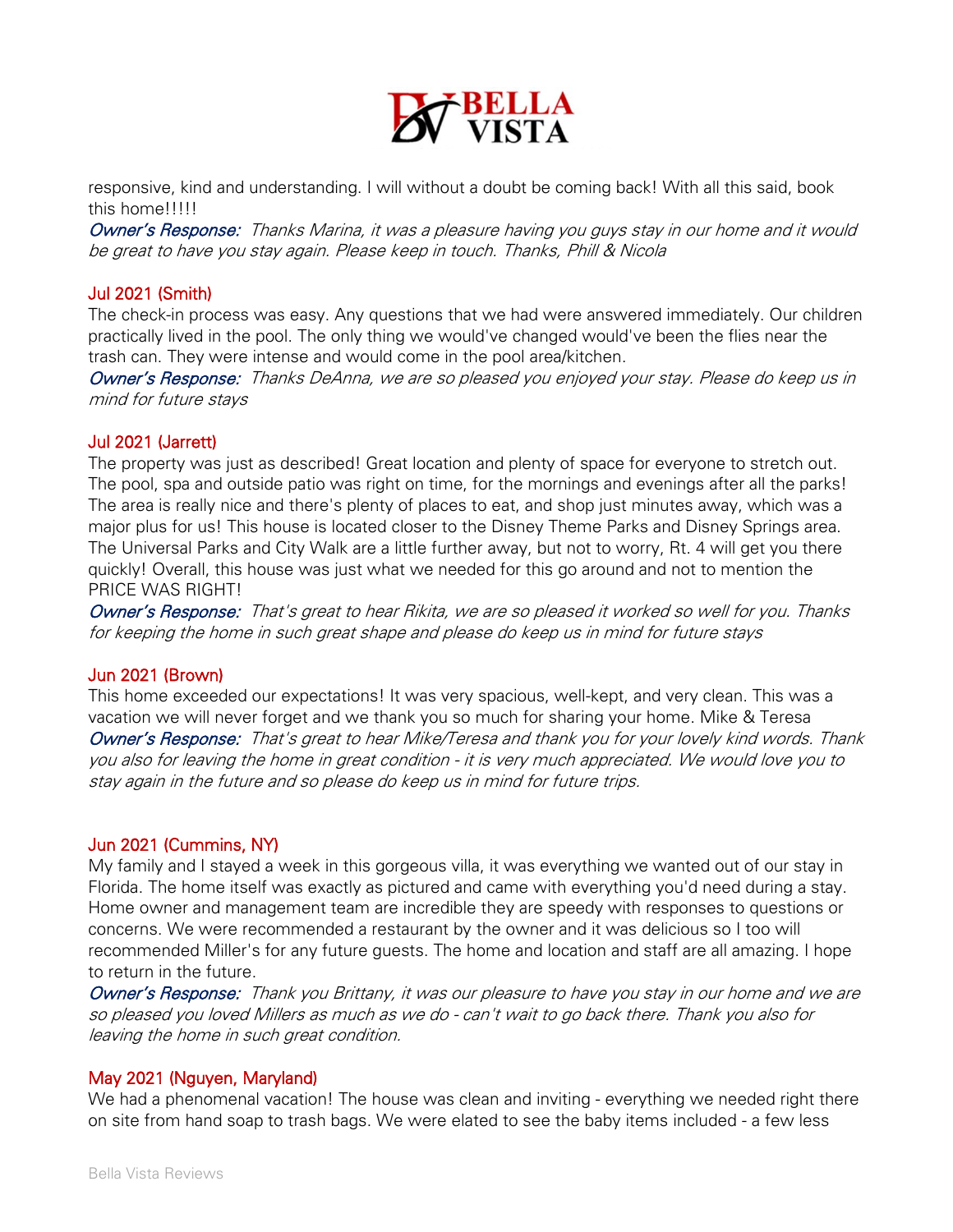

things we needed to pack! The pool was fantastic - highly recommend the upgrade to heat! Even though the days were warm, I imagine without the heat, the water would have been chilly. Phenomenal communication with the owners both before and during our stay. Management company was paged once for a question related to the thermostat and they responded quickly and efficiently. We have already made arrangements for a return trip!

Owner's Response: No worries Nicole, glad you arrived back safe and sound. Thank you also for your lovely review - it is so gratefully appreciated. We would love to see you guys again in 2023 and so let's see if we can work something out for you. Thank you also for leaving the home in such great condition, it is such a huge help.

## April 2021 (Sanders, Virginia)

We had a great family vacation. The house was exactly what the listing described. Everyone in the family was able to relax and enjoy the trip. We had a wide age range in our group (3yrs to 65yrs), this house had something for everyone, and the location was also perfectly cantered to the various places everyone wanted to visit.

Owner's Response: Thanks Jess, it was a pleasure to share our home with you and your family. Please do keep us in mind for future stays.

## April 2021 (Peacock, Wisconsin)

Everything is great. We love your home, everything our family needs. We were out by the pool right away this morning. Thanks for helping make our family vacation perfect! Home was wonderful. Just as pictured. Nice rooms / bathrooms. Great pool area. Quiet neighbourhood, not a party location. Relaxing!

Owner's Response: Thanks Joanna, it was our pleasure to share our home with you and your family. Please do keep us in mind for future stays Kind regards

## March 2021 (Kuether, Wisconsin)

Enjoyed every day!!!! Kids and grandkids had a wonderful time. Weather was perfect. Thank you so much for sharing your lovely home in its wonderful location. Who knows what future brings but you may well hear from me again in the future. Thank you, Melody.

Owner's Response: You're welcome Melody, it was our pleasure to share our home with such a lovely family and we are so pleased it was every bit as good as the one you have previously stayed in. We hope you have some wonderful memories for your month-long stay.

## February 2021 (Spencer, Indiana, USA) [2<sup>nd</sup> stay]

Once again, we had a wonderful time in your house. This trip looked a little different as we just came to relax and not visit any parks. The house is still very clean and the kitchen is still the best equipped kitchen of any vacation rental we have stayed. We used Amazon Fresh this year to have groceries delivered for free which was wonderful (we don't have this option in Indiana because we live in the country). We really did have a great time.

Owner's Response: Thanks Stacy, hope it was as good as last time for you all, you are always welcome to stay anytime and thank you for your kind words again.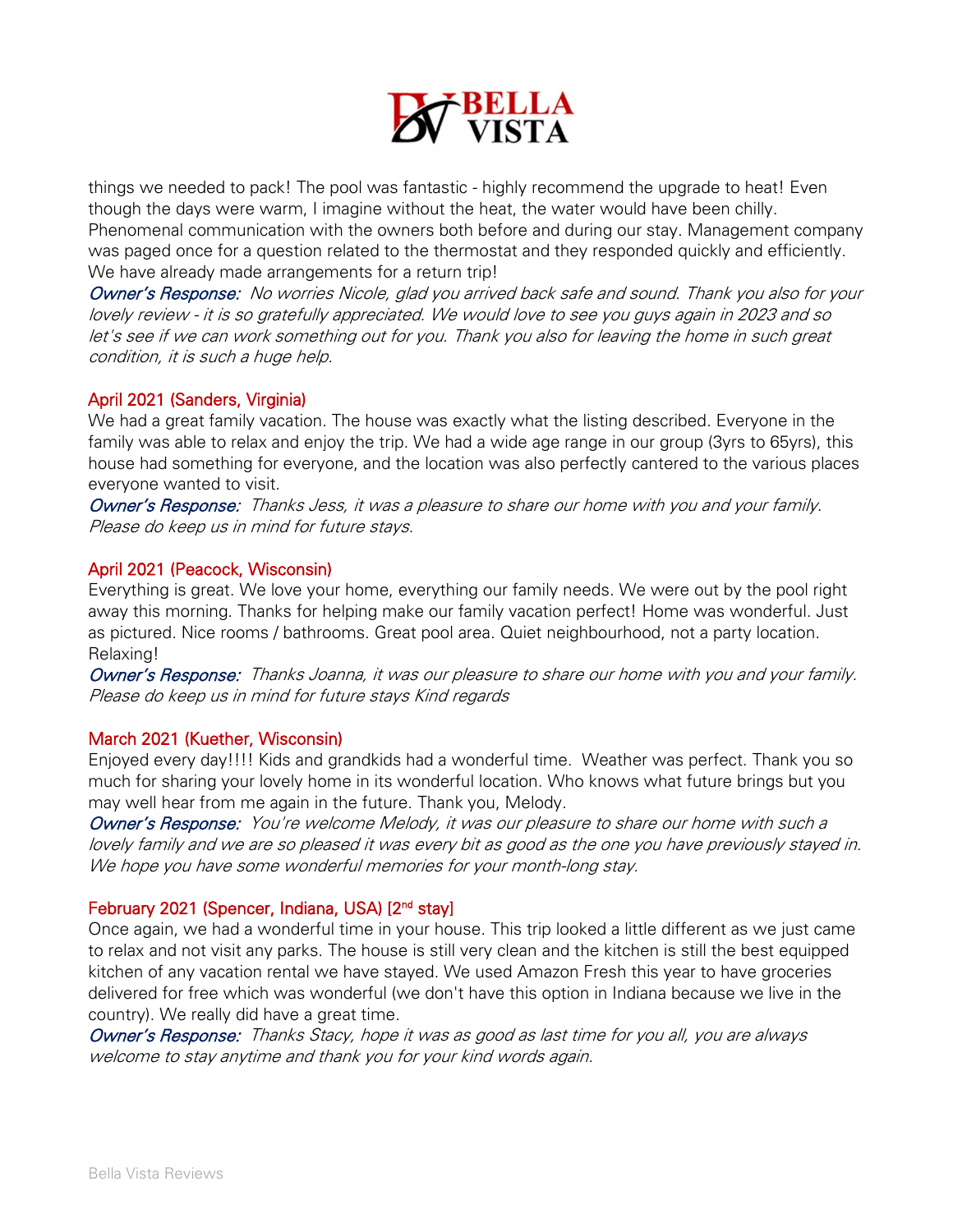

#### February 2021 (Ford, Wheaton)

My family and I couldn't have been more delighted with our week-long stay at the Bella Vista. Phill made us feel like his home was ours -- and he treated us like family. His communications were steady, on-target and cordial. The home had everything we needed (we especially loved the hot tub and comfy furniture, inside and outside) and was immaculate -- with lots of room for our family to spread out and have their privacy. From a location perspective, it was ideal for trips to Disney (the 3 main parks are 20 minutes away), close to the airport (about 30 minutes), and nearby to many good restaurants and golf courses. We can't wait to come stay again!

Owner's Response: Thanks Steve, that is a lovely review and as discussed, the Ford family are welcome to stay again anytime. Thank you for treating our home like your own it is very much appreciated. Just since you left we had the outside completely re-painted in a light grey and white trim – hope you like the slight change in colour. Please keep in touch



## February 2021 (CP, Indiana)

We enjoyed staying at 173 Bella Vista. Phill and Nicola are great hosts and made sure our stay was excellent. The house was very clean, well maintained, and in a quiet neighbourhood, not far from the theme parks. We travelled with our daughter, her husband, and their 3 children. The two Master Suites made things great for the two couples and we all enjoyed the pool and games room. I would recommend the pool heat during cooler months as it allowed us to spend a lot of time in the pool and hot tub. The house was well equipped, had everything you would need and we felt at home. It was a lot of house for the money and we would definitely stay again. It is a spacious and comfortable home with many amenities and I will recommend it to friends and family.

Owner's Response: That's great Craig, thanks for your kind words and it would be great to have you stay in our home again.

## January 2021 (Hunt, Texas)

Location was great, nice, gated community, which seemed quiet, as we travelled during the off season. Centrally located to everything we wanted to do and the communication was great with the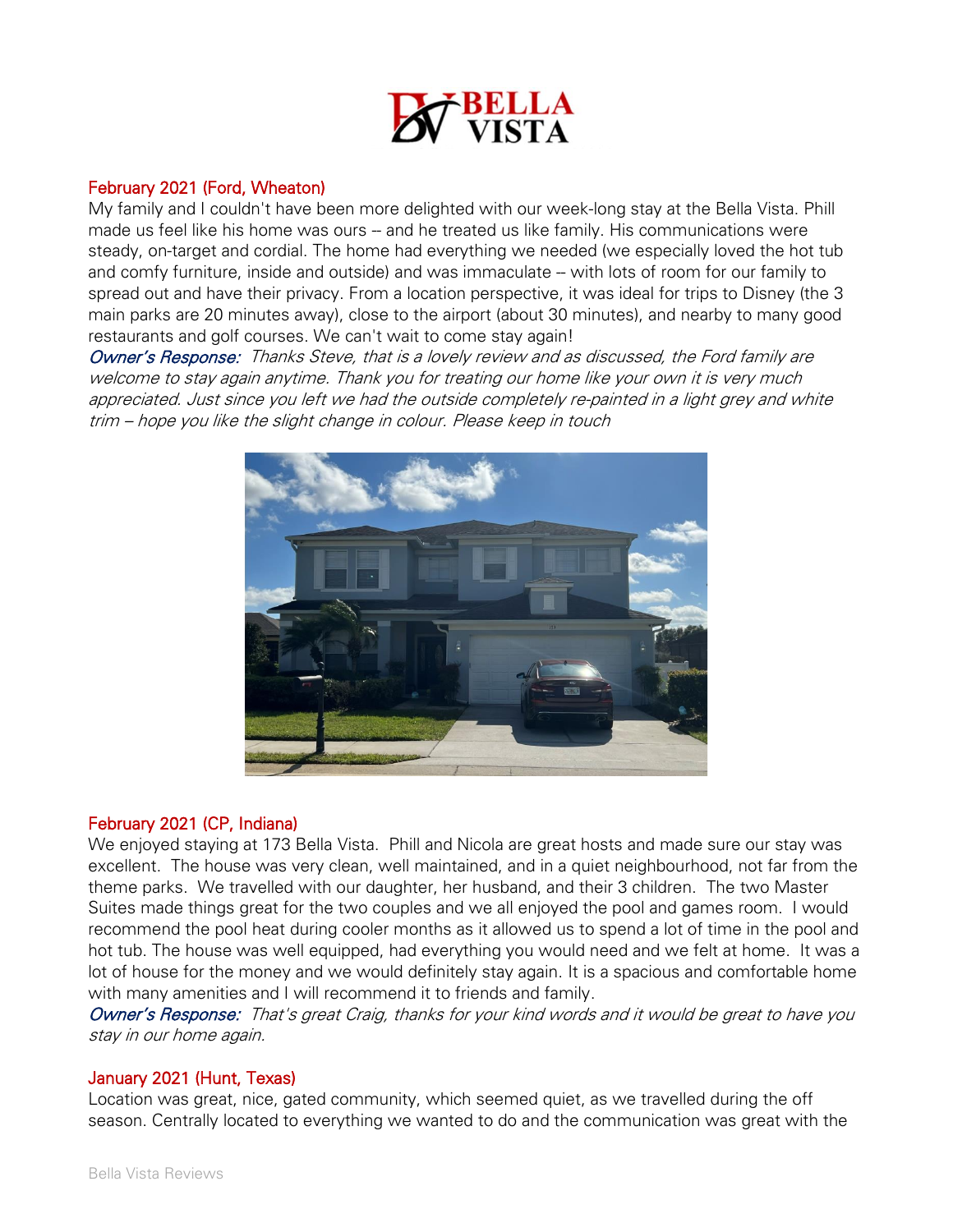

owner and the management company. Highly recommend, the pictures online depict the whole house accurately, the kitchen had all the dishes and tools we needed, we all loved the pool and hot tub (heat was a must for our chilly nights stay, but was so nice!), game room in the garage was a nice bonus and the den for our oldest was a nice little hideout with video games. Plenty of space for multiple families, will definitely be back! Thank you for a great stay!

Owner's Response: Thanks Jenny and thank you for leaving the home in great condition - very much appreciated. Would be great to have you and your lovely family stay with us again. Kind regards Phill & Nicola

## November/December 2020 (Annette, NYC)

Hi Phill, we just broke out the tree and decorations this morning – very festive thank you. We are really enjoying our stay. Here's a pic of the tree, we picked up a strand of lights to go with it. Looks good. Thanks so much, Phill. We've enjoyed our time so much, in fact is there any way we can stay through Saturday morning? We would love to come back and stay and depending on lockdowns, that may be sooner than later. Will. Ps Do you have use of 2 mini desks hat we ordered for work/school, also we bought a coffee grinder for fresh coffee to have with the waffles – we'd love to leave behind for future guests

Owner's Response: Thanks so much Will, we would love to have you guys return and thank you for the desks and grinder – they will be there when you return lol!



## February 2020 (Bergens, NYC)

Before we even got to the house, I was already beyond pleased with my experience booking Bella Vista bc of what a great guy Phill is. So easy to deal with and accommodating. When we got to the house we were floored! Even nicer than the pictures. We had an awesome time and I was the hero of the week for getting such a "find". It's close to all, in a fantastic neighborhood and just a 10 out of 10. Thanks again Phill you'll be hearing from us again soon! I'm going to share the link you sent with the guys from my firehouse. The house was amazing and we had a great time, everybody loved it! We are definitely going to book it again. Let me know when you guys come to New York my firehouse is on west 43rd street I'll have t shirts for you. You're a real gentleman! It's been a pleasure working with you and I hope to meet you one day.

Owner's Response: Thank you Edward - that is lovely feedback and my two children who are travelling to NY in Aug this year will definitely take you up on the offer. Thank you again for your kind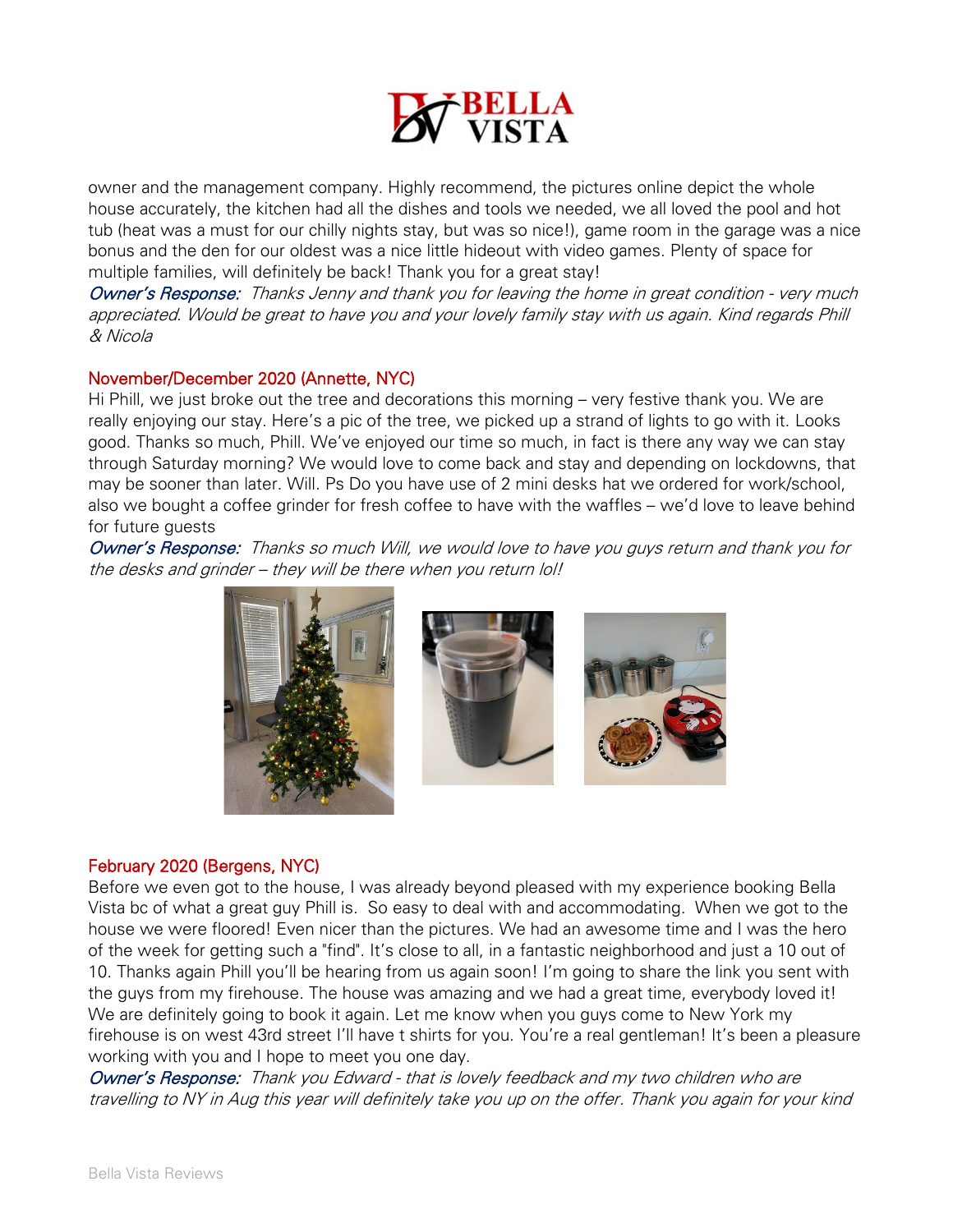

words and for leaving the Villa in such great condition – it is such a huge help and very much appreciated. It would be our pleasure to welcome you and your family back for any future stays - just keep an eye on our calendar as 2021 is already getting booked up fast - you can also find us on the US rental site I sent you which has an up to date calendar

## February 2020 (Bamford, Wales)

Lovely home, beautifully decorated, spotless and clean, owner quick to respond with queries regarding hot tub on a weekend

Owner's Response: Perfect, thank you Liz. Your suggestion regarding instructions on the Spa now included in our pre-check in email. Please do keep us in mind for future stays

## February 2020 (Spencer, Indiana, USA)

I had to take a moment to tell you what a wonderful house you have in Florida. We had plenty of room for our family of 4, our exchange student, and my parents to spread out and have space. My kids loved all the extra spaces like the game room off the laundry room. The house is decorated nicely. The pool and spa were absolutely perfect. The kids loved the pool toys. The location to Disney was great. I was worried about I-4, but besides being slow at the entrance ramp, we were off it quickly. My husband even told me I did a great job picking a house with such a great location. Having a Publix so close was great, too. A couple things not really part of the review

- ➢ The light on the microwave (the light over the stove so you can see what you're cooking) must be burned out as it didn't work. It made it hard to see when cooking.
- $\triangleright$  The dryer takes forever to dry clothes. It took at least 3 long cycles to dry anything.

Thank you for being wonderful owners. You were very responsive and working with you was easy. I hope we can make it to Orlando again and stay in your house.

Owner's Response: Thank you Stacy, all great feedback. We will take a look at the dryer but it may be a case of cleaning out the duct inside and out, Microwave light - passed on to Debbie - thank you Thank you for your kind words and it would be great to have the Spencer family stay with us again.

## January 2020 (The Hughes, Ireland)

Hi guys, just wanted to say we had a brilliant time. Your house is gorgeous and I hope we left everything near enough to the way we got it. Didn't get enough time to fully dry the sheets but the chap that called said he'd look after the last load to dry. We washed and dried all the towels we used and put them back in the basket or the press in the bathroom. If there is anything we missed you can let me know when you have a final check on it. Is it ok to keep your number? I have some friends hoping to head over this year or early next and, please God, we'll get to go back in another 2 years. Thanks again, T

Owner's Response: Superb Tracey – thank you so much for your kind words and yes of course you can keep our number. We are so pleased you had such a great time and it was a pleasure having such a lovely family stay with us. I'm guessing you need to rest up now and get over the jet lag. Take care

## January 2020 (The Smith Family, UK & Australia)

We were very pleased with our stay in a lovely home which was so well equipped. The weather was great and the girls spent every minute away from the parks in the pool. They absolutely loved it all! The pool enclosure was repaired the day after we advised you and done in about 15 minutes (very efficient but I'm not sure British Health and Safety would approve of the method used!!) Debbie, the pool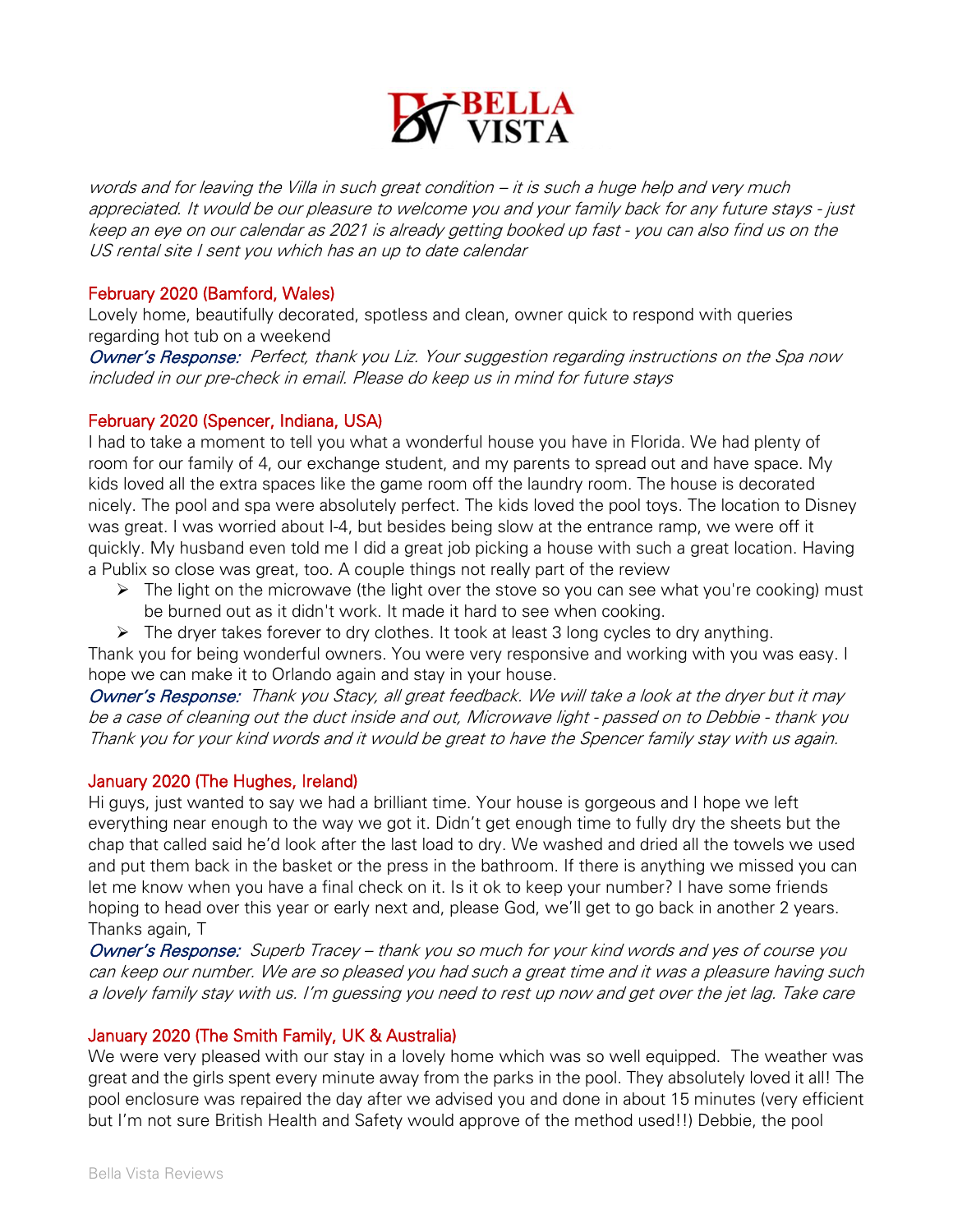

cleaning man and the lanai repairer were all very pleasant and helpful and it was a pleasure to deal with all of them. Thanks also for coming back to us so soon about the return of the security deposit (a record response!). We will definitely recommend Bella Vista to anyone travelling to Florida theme parks and, if our age allows us to travel to Orlando area again, we will certainly make the first call to you. We will also pass on your details to anyone who is looking for a rental and will be pleased to receive any news about the house in the future. Very best wishes to you all.

Owner's Response: You're more than welcome Roger and Gill. It was our pleasure to share our home from home with you and your lovely family. We will certainly look to keep you posted on the many ongoing improvements we intend to make as we go and if you do decide to return, we would of course be delighted to have you stay with us again.

#### December 2019 (Benstead, via Debbie's Villas)

The villa was very nice and the MC were very responsive when a pool screen was damaged in the wind'.

#### December 2019 (Prinnier, USA)

Thank you again so much for sharing your beautiful home with us. Hope you have a lovely Xmas. Owners Response: No worries Nicole, hope you and your family have a happy and healthy 2020 and please do keep us in mind for future stays as it would be our pleasure to welcome the Prinnier's back to our home from home

## November 2019 (Weston Family, UK)

Just wanted to say thank you for sharing your home with our family. The whole process from booking to arriving was easy & professional & you were very patient with my endless questions!

The Shires is a lovely gated community, the house exceeds expectation it is huge! The photos are spot on, our family had plenty of private space but also enjoyed the family areas. This was our 13th visit to the area & we have stayed in some lovely homes, as our family is still growing we certainly hope to return and would not hesitate to rebook this beautiful home.

Owners Response: Lovely, Linda, thank you so much and what a beautiful family picture. I'm sure you have some wonderful memories. We would love to welcome you all again in the future. It was a pleasure having you and your family share our home

#### November 2019 (Chancey, Canada)

Our family rented this very beautiful home for a week. It had everything we needed and things we didn't even know we wanted. The gorgeous pool has southern exposure. Located in a lovely, gated community that is close to the supermarket, restaurants, shopping etc.

The owners were such a pleasure to deal with. Correspondence was seamless. Thank you so much for sharing and allowing us to stay and play at your piece of paradise. We will absolutely be back.

Owners' response: Hope you had a safe journey back to Canada, Rosilyn and thank you for leaving the Villa in such great condition - it is such a big help and very much appreciated. That's a wonderful review, thank you so much. We will certainly keep you updated on all improvements as we go and it will be our pleasure to welcome you and your family back. We are next there in April to oversee internal painting and some other work (so we too need to navigate our winter before going - not quite as harsh as yours!). I know still a month away but have a wonderful Christmas and holiday period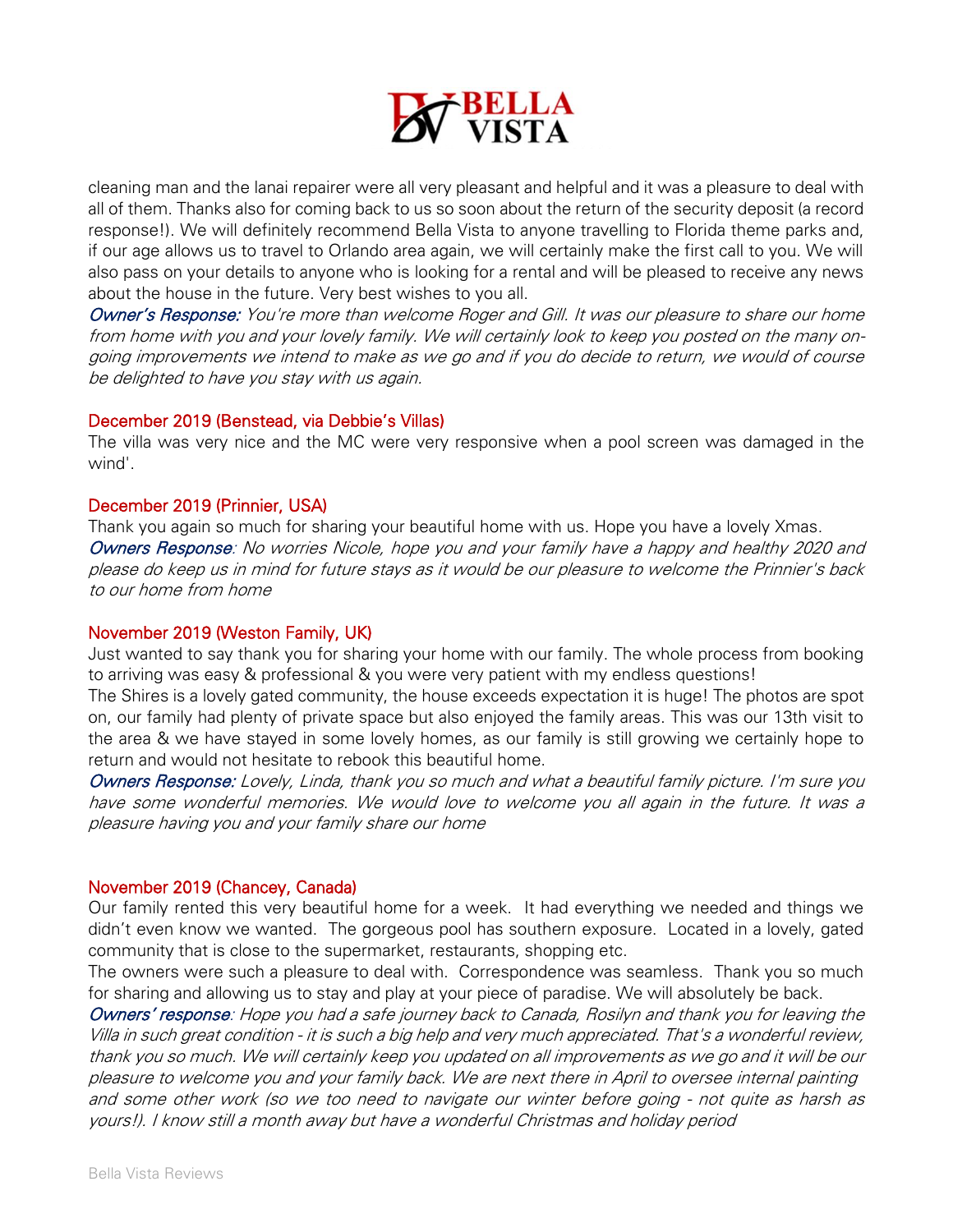

#### October/November 2019 (Munro Family, UK)

Thanks for the extras (clothes horse, washing up bowl, grater) all delivered very quickly and much appreciated. We appreciated the new TT bats although the pool table (below) proved to be the favourite choice with my son-in-law and grandson (left you a pack of 6 TT balls). The villa was great and very comfortable beds. Our grandson loved the computer room. We are planning to come back for Christmas 2020

Owners' Response: Thank you also for your kind words, Tony and for the TT balls. Thank you also for leaving the Villa in such great condition - it is such a big help and very much appreciated. it was a pleasure having you and your family stay with us.



#### October 2019 (Martin Family, UK)

We enjoyed our holiday thanks for everything. Colin and Alison

Owners' Response: We are really pleased you had such a great time. It was a pleasure having you and your family stay with us.

## September 2019 (Price Family, UK)

We had a fantastic two weeks & your villa was fabulous, I will definitely recommend and we hope to get back out there soon.

Owners' Response: Thank you for your kind words, Sharon, we are delighted that you had such a fabulous two weeks. It was a pleasure having you and your family stay with us and yes please do keep in touch

#### September 2019 (Dargue, UK)

We had such a lovely time. Thank you. Your villa is gorgeous and perfect for what we needed. Will definitely be in touch when we visit again.

Owners' Response: Thank you, Vicky, it was a pleasure having you and your family stay with us – please keep in touch

#### August/September 2019 (The Bate Family, UK)

Had a great time, just a pity you have to come back. Will keep in touch as I'm sure we'll be back. Owners' Response: Thanks John, yes always hard returning to work after such a lovely hol. Thank you so much for your kind words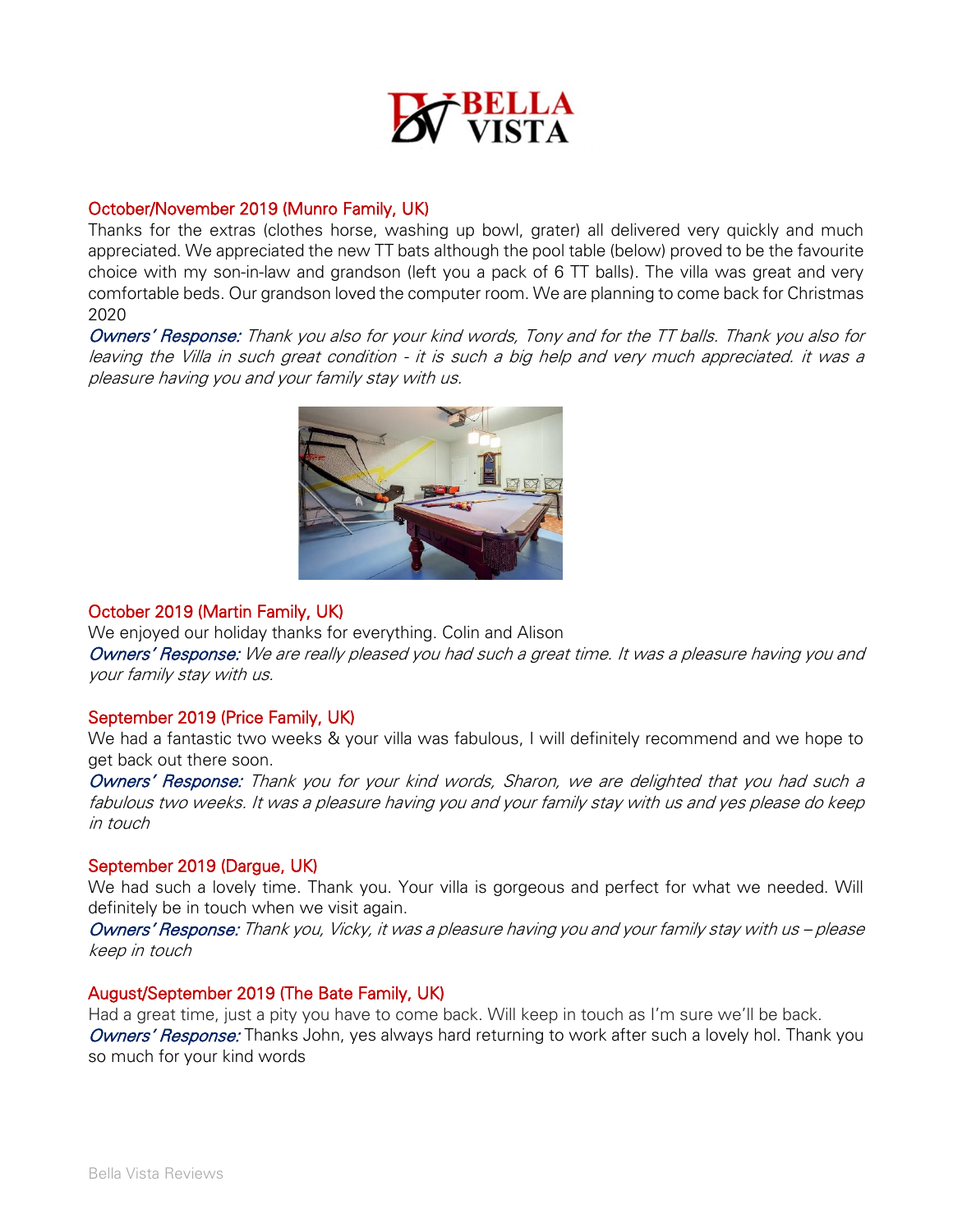

## August 2019 (Cassell, UK)

The stay in the villa was brilliant so from us both I just wanted to say thank you for your hospitality and attentiveness, it really did help make our trip to Orlando!

Owners' Response: That is brilliant Emma, thank you for your kind words and we are so pleased you both enjoyed it so much. it was a pleasure having you and James stay with us

## August 2019 (The Moss Family, UK)

We have just got back home to England after a memorable 12 nights that we spent in Phill and Nichola's beautiful home in West Haven. The house was everything and more than what we expected. The pictures do not do it justice at all. All the furniture is immaculate and so comfortable, and you can see that they take care of the house so well. The neighbourhood was lovely, really quiet and very safe, and also full of wildlife!! The location is good with the shops, restaurants and excellent golf courses at Champions Gate a 5 minute drive away. You can even see the fireworks from Disney (Universal is a good 40 minutes away but that is down to the awful i4 freeway!!).

I couldn't recommend this wonderful villa anymore and also the owners Phill and Nichola who have been fantastic all the way through and so helpful.

Many thanks again Phill and Nichola

Owners' Response: Thank you, David, that is a lovely review and we really do appreciate it. Yes we will definitely keep you posted on all the changes we make as we go and we do hope to see you and your family again real soon. As per previous email all of our returning guests will receive an automatic 10% discount. We are next out there April 2020 - just the 2 of us for once so hopefully a more relaxing visit (until Nicola comes up with a list of jobs lol)

## July 2019 (The O'Neils, UK)

Just to let you know ur villa is stunning. This is the  $3<sup>rd</sup>$  villa we have stayed in & we have stayed in Emerald Isle & Highland Reserve both were beautiful but this by far is the most superior, thanku soooo much.

Owners' Response: Thank you so much Lisa, we absolutely fell in love with the place and we are really happy to share it with others. Pls relax, enjoy and treat the place as your own – don't forget Millers on Tuesdays.

## May 2019 (The Cain Family, UK)

We had the most amazing time, thank you. We thoroughly enjoyed the accommodation, our daughter used the Second Master and always sat on the balcony in the rocking chair listening to her music at least twice per day and was so sad to leave her lovely bedroom. She really got so attached to the villa, her room and the beautiful pool. On our first morning, the hot air balloons passed by, such a beautiful welcoming and then on our very last morning which was Memorial Day, there were about 18 balloons in the sky as we looked out of the window, such a wonderful sight and you can imagine we took loads of photos throughout our trip!! This was all very emotional for us!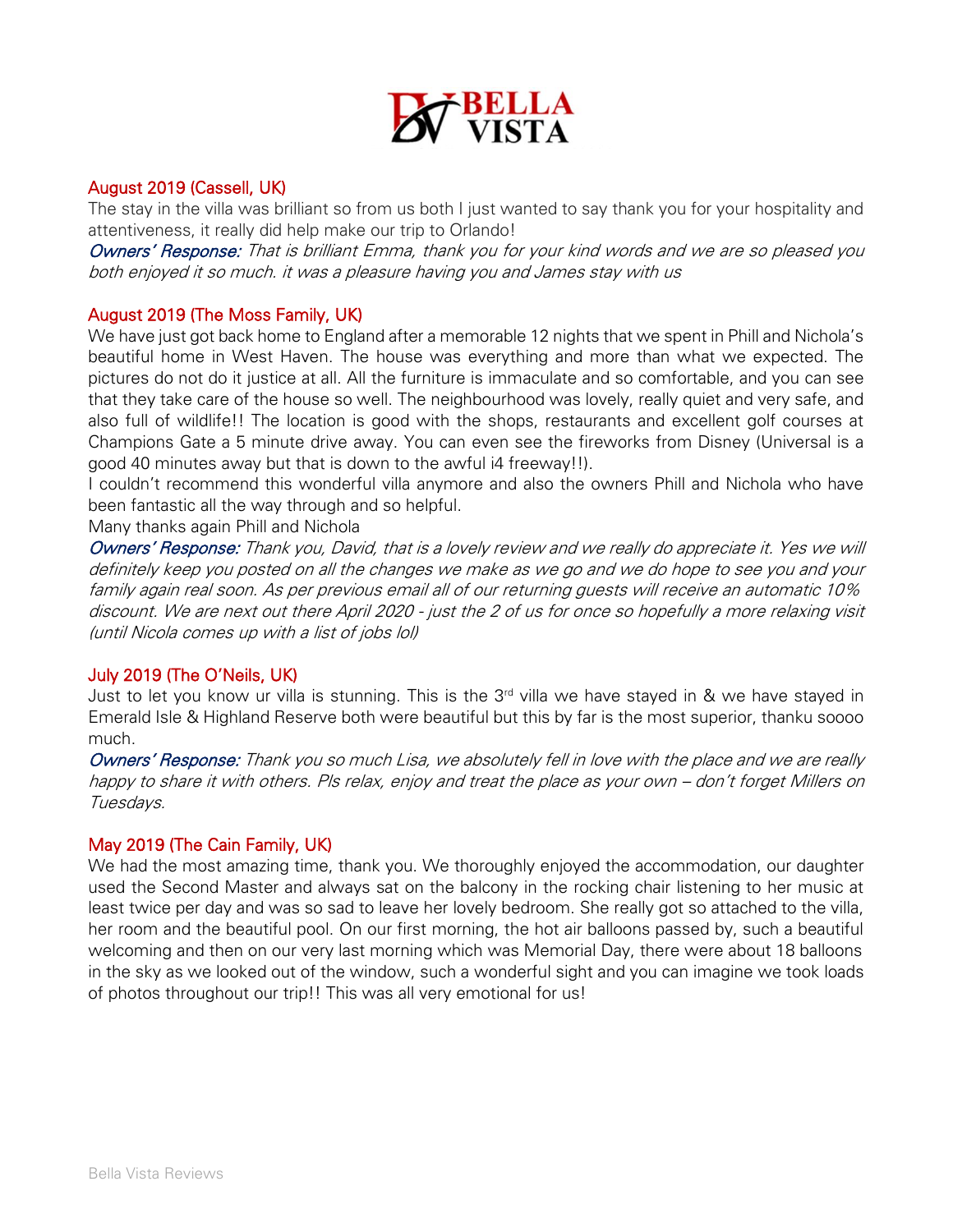

Re - the pool, we obviously met Dave (Millers Pools) on a few occasions and have to say what a lovely guy he really is and so helpful. He also gave us lots of details of the local area and places to go, so with all the info you kindly gave us in advance, we really felt so much at home! The pool was lovely and warm and beautiful and we were able to swim in it each day. Our daughter used her lilo chair all the time and absolutely loved the outlook from the pool, which was truly beautiful and quiet and so serene. The warm pool really helped her health. As we live in a quiet village, it felt just like home, but with the pool and beautiful sunshine, it was amazing!! Each day, we were visited by a family of 4 Sand Crane birds which would come up to the cage around the pool and they would just stand and look at us for several minutes and then they were on their way digging for insects with their long beaks. We always chatted to them!! We also had a resident rabbit which appeared to live in the front garden area and he would pop around the rear of the villa to see us too! We also loved watching the lizards! We loved all the wild life and the beautiful view from the pool area and were in tears when we left it to return to the airport! We thought that The Shire was such a lovely area and you must be so pleased that you have found such a lovely villa after much searching.

We did spend several days just sitting around the pool and relaxing. We did visit Celebration so are grateful to you for your suggestion! We sat on the rocking chairs and I ate the ice-cream and enjoyed the beautiful chocolate fudge! We did not walk around the lake but will do so next time! It was such a beautiful area. We also visited Disney Springs on our last night and thoroughly enjoyed it, having never got around to this before! We made friends with so many of the staff in Publix at Championsgate where we visited frequently, as we did in the past! We also thoroughly enjoyed our visit to Cracker Barrell and the beautiful shop and rocking chairs!

Sorry for sending you such a lengthy email, but just wanted you to know how much we enjoyed our visit and stay in Bella Vista and really wish we were still there! Just to let you know that we shall highly recommend Bella Vista should any of our family and friends wish to visit Florida.

Will keep in touch for our next planned visit! Many thanks to you both. With very best wishes

Owners' Response: What a lovely long and thoughtful email Christine. It was our pleasure to share our home with you and your lovely family - you are delightful. Thank you for all the feedback

We are so delighted you enjoyed Cracker Barrel, Publix, Celebration etc - we love them all. You've pretty much done what we do. I'm sure the hot air balloons were really special and also added to the memories. Also how lovely for your daughter to enjoy those relaxing hours on the balcony - please tell her that we will also be installing some blue tooth speakers on the lanai so that guests will be able to link their phones to a particular speaker in the future and listen to music in their own space.

It will be lovely to have you stay with us again in the future, Christine, so please do keep in touch and thank you in anticipation for recommending us to friends and family.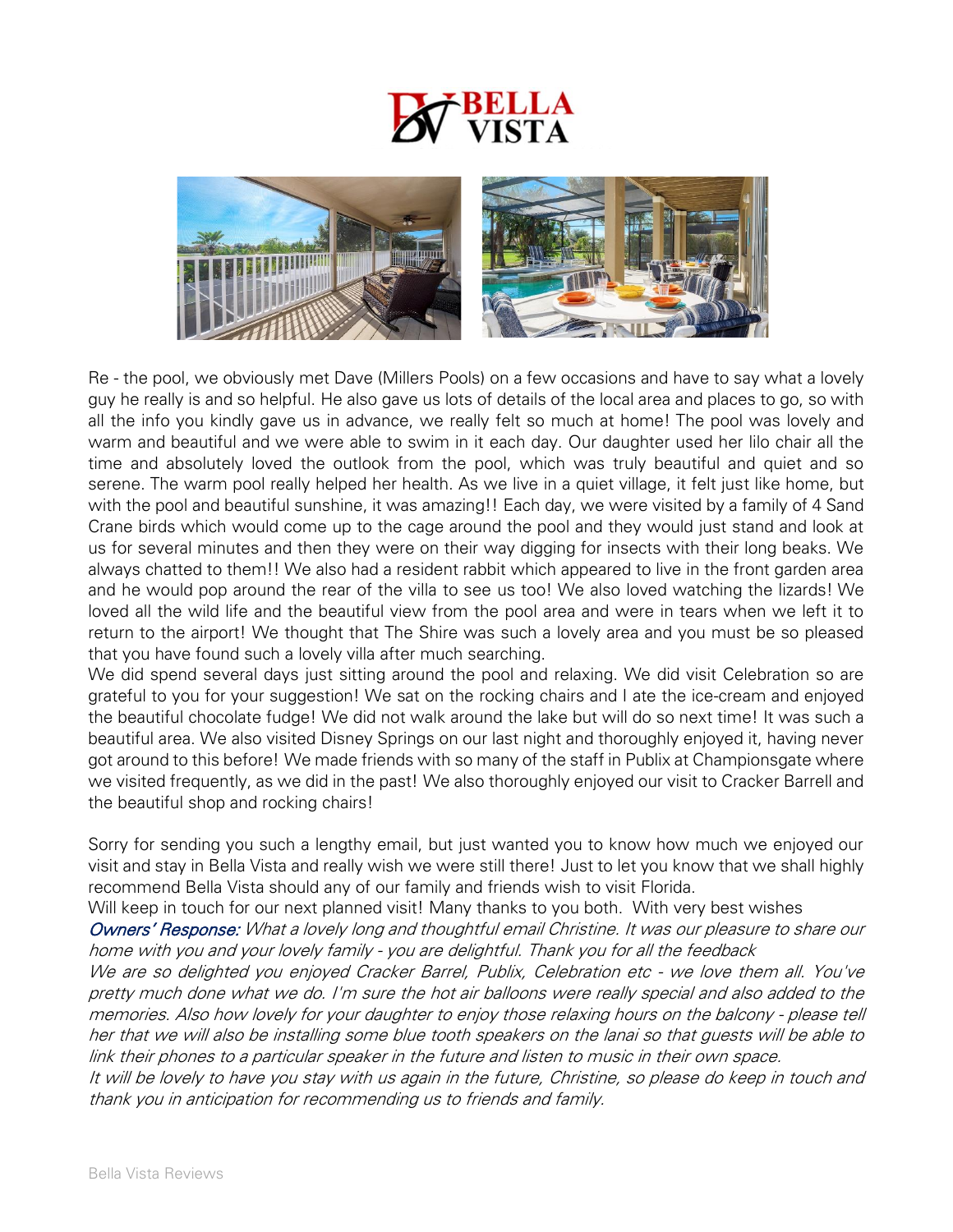

#### Hi Phill and Nicola

Thank you so much for your email and for your kind words. From the very start of our communication with you both re the villa, we have felt so re-assured about choosing your wonderful villa and we have really appreciated that you have always responded so very quickly and offered us so much information in advance – thank you!

## Apr 2019 (The McNevin-Duffs, UK)

Had a wonderful time really enjoyed the villa and will definitely recommend to family and friends. With regards the villa we really couldn't fault it, this is our 5th time staying in a villa in Orlando and I can honestly say it was the best equipped, the décor was excellent, the location perfect and the community very quiet and secure.

Owners' Response: Superb review Andy – thank you. We were delighted that you all enjoyed it so much and had such a relaxing and enjoyable vacation and would consider staying with us again. Thank you also for leaving the Villa in such a nice and tidy state and for starting the laundry – it is such a big help and is very much appreciated.

## Apr 2019 (Southwood Family, UK)

It was a fantastic break, just wish it could have been longer! Debbie and Tim were fantastic, always very quick to respond, though we tried to avoid as we know it costs you guys money for call outs etc. They are a real asset, as was the pool guy. Overall the house was lovely, A/C was just one of those things. Tim did come out but needed a pro in the end to clean out, he said it was a fairly standard issue and the drainage just gets blocked with debris over time. We tend to pop over to Florida every couple of years and think your property was the nicest we have stayed in. The last 3 or 4 times when in the Orlando area we have stayed somewhere along the 27 normally further north but would definitely like to return depending on number of people.

Owners' Response: Thanks so much Simon, that's great feedback. Yes we are so lucky to have Debbie and Tim - they are stars and really look after all the smaller details and really do make a difference. We are really pleased that you enjoyed your stay - it's always the case when you get home wishing it was longer. Thanks once again for staying with us and please do keep us in mind for future stays.

#### Mar 2019 (The Pearson family, US)

First off, the communication with the owner was fantastic. Rarely did a message go more than a few hours before a response... not that I needed or required a response so quickly. Our family of 9 was able to comfortably occupy this home without any issues of privacy or space. We had member in their 70s, 40s, 30s and teens. No one was ever cramped or bored. The pictures of the home did not do it true justice as the home is in really wonderful condition. Each room is spacious, and the beds are quite comfortable. There is ample room in each closet with lots of hangers and the dressers are plentiful… you will have plenty of room for all your clothes. Almost every room in the house has a large television for your enjoyment and to relax. We had very little need to watch television as there was a den with a PlayStation 3, and a garage that housed an 8 foot pool table, basketball hotshot, and a foosball table.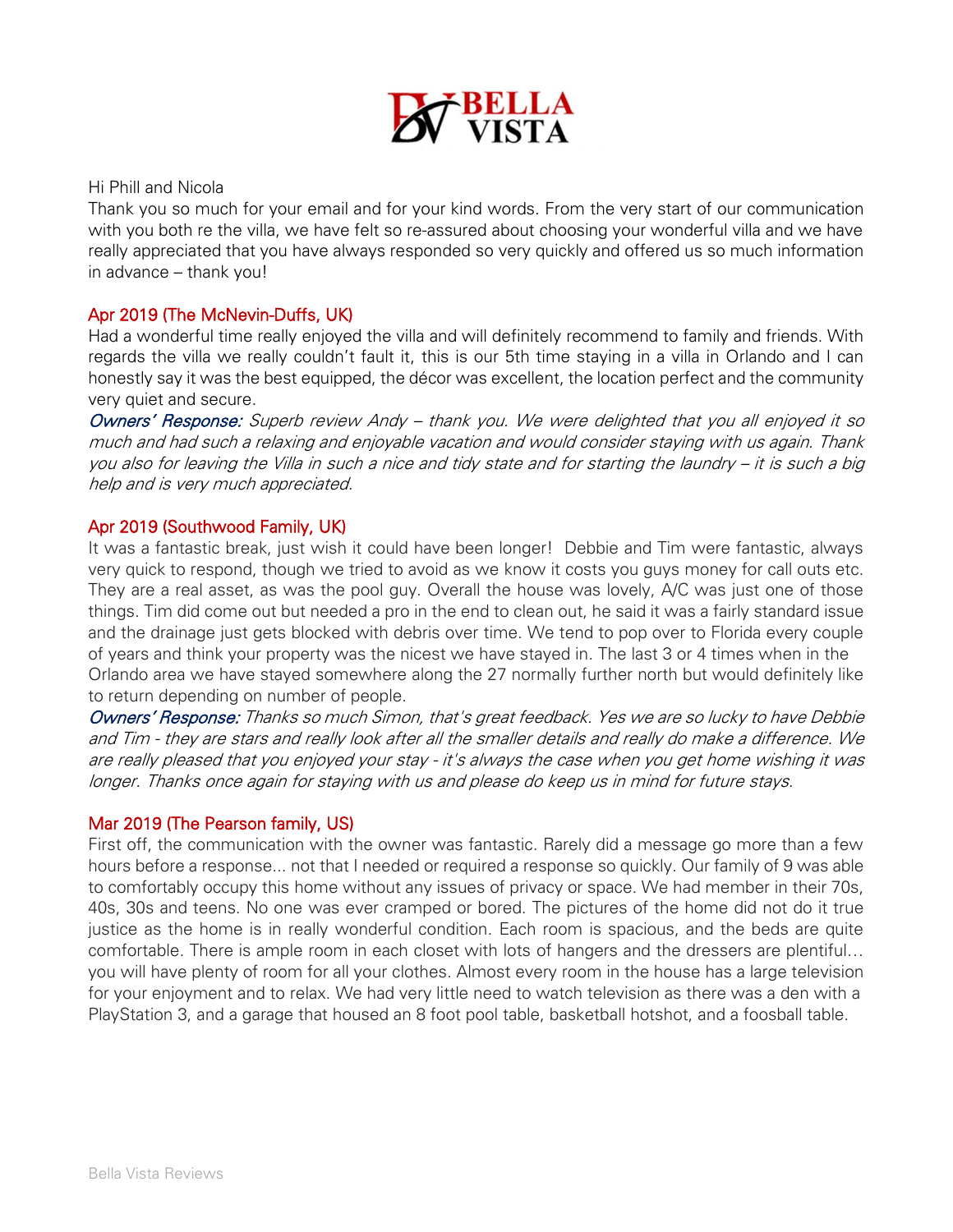



Much of our time was spent in the stunning large pool and hot tub. Nice and warm too!! The kitchen is very spacious with really great appliances and all the cookware you need to prepare good meals. The cupboards are full! You will not run short of anything! We could not have been more pleased with this home, and there is a very good chance we will come back to this home away from home in the future! Owners' Response: Just read your review, David - that is awesome thank you so much - it is very much appreciated. Thanks also for the pics, it is lovely to put a face to the name. As discussed, we only bought the Villa late last year and so we are slowly working our way through making improvements/enhancements as we go. Take care David, I will make a note to send you picture updates of the new 75" TV planned for the Great Room lol Have a great year and we would love to have you stay with us again

#### Mar 2019 (Bob Byrnes)

Phill, we arrived yesterday evening after a long day. We are very pleased with your home and are really excited about a nice relaxing vacation here Bob

Left on Mar 19, 2019 for a stay in Mar 2019 - Great getaway

Nice home with a great neighbourhood. The owners were great to deal with. Well-appointed and we really enjoyed our stay. We are looking at next year and are thinking about 4 weeks (Mar/Apr). Please let me know what you think about this. I realize that this is early but we definitely want to come back here next year.

Owners' Response: Thank you, Bob, for the feedback, it was a pleasure having you stay with us and we look forward to you staying next year

#### Feb 2019 (The Hanneys, US)

We are strongly considering a return visit next year for 4-5 weeks, so would be interested if your villa is available for the same period of time in 2020. We appreciate all your communication and concern for our happiness during, and after, our stay at your Bella Vista.

Thanks much!

Owners' Response: Thanks Brian, really appreciate your lovely comments – please find attached our calendar for next year.

## Dec 18 (The Johnson Family, US)

We very much enjoyed our 3 week stay in December 2018/January 2019. Lots of good things to say about this property - spacious, well equipped kitchen, nice pool with lots of afternoon sun, and a wonderful upper deck above the pool - great place to get away from the kids for some peace and quiet. Owners' Response: Thank you, Wayne. We are really pleased you enjoyed your stay and thanks once again for leaving the property so clean and well looked after. You were in fact our very first guests. We